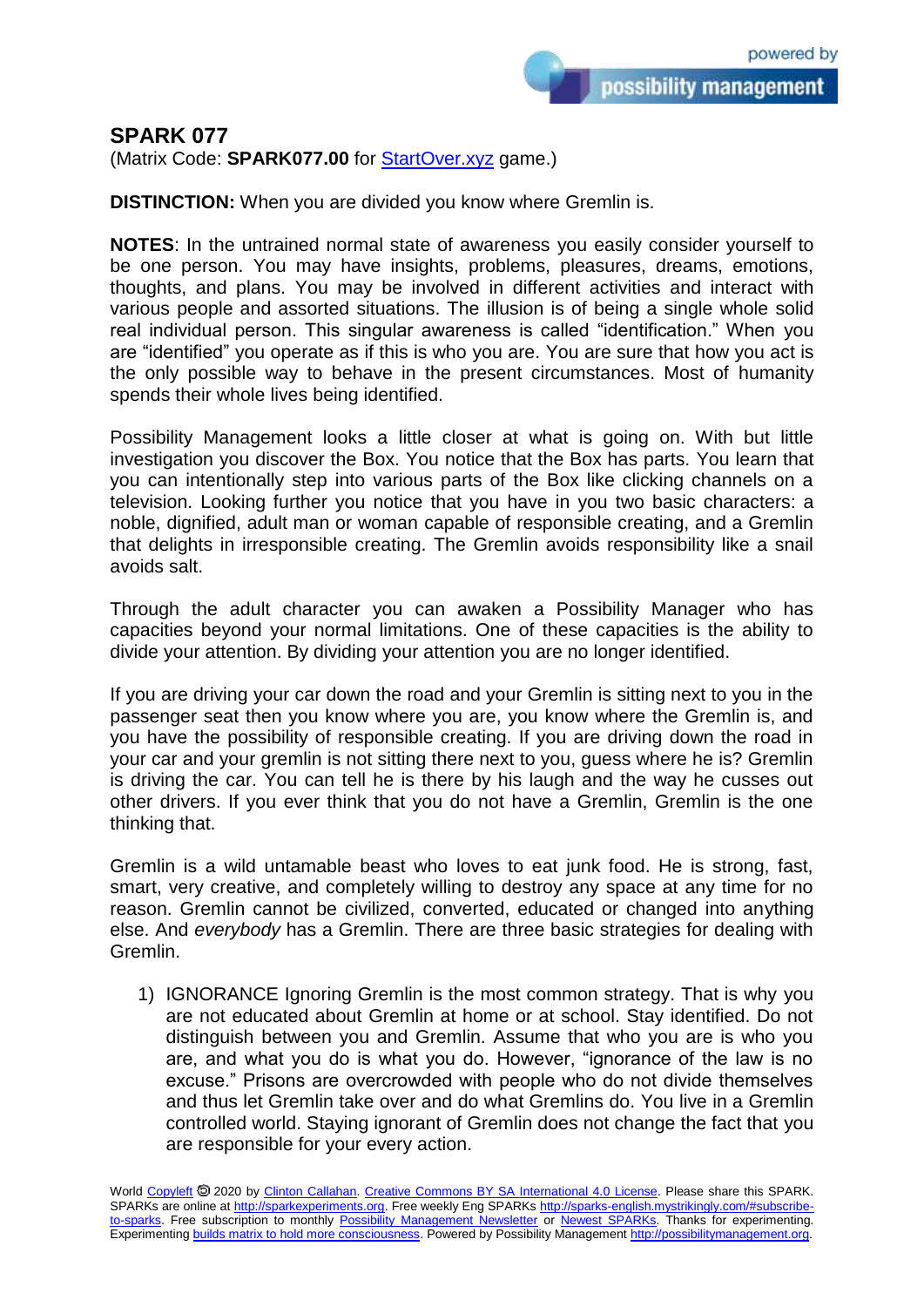- 2) CONTROL Your first awareness of Gremlin may frighten you enough to conclude, "Gremlin is bad. Kill the bad guy." You may try, but Gremlin cannot be killed because he is the shadow part of you. Gremlin is even too sly and powerful to be controlled by efforts of will. Think about it. How well do you control your addictive behaviors through which Gremlin feeds? Rage outbursts, chocolate, self-criticism, lying, sneaking, over-shopping, flirting, depression, resentment… nose picking. Fear of Gremlin's power may cause you to try subjugate him with strict rules or moral codes as in certain religions. But Gremlin is expert in outwitting rules. Rule-based strategies often degrade into the seldom-acknowledged technique: "If you cannot control yourself, control others." Think of parents, teachers, priests, bosses, police, military, etc.
- 3) RELATIONSHIP Creating a working relationship with Gremlin is by far the most difficult of the three strategies. Relationship can only start with the clarity that Gremlin is not bad or wrong. Gremlin is Gremlin and produces Gremlin results. You get to know Gremlin by splitting your attention between doing what you are doing and simultaneously observing what Gremlin is up to. Observe in complete neutrality, without judgment, without trying to change anything. Memorize the specific energetic foods your Gremlin loves, such as getting negative attention, gossiping, playing victim, destroying, competing, manipulating, arguing, being right, triangulating, betraying, etc. Also memorize Gremlin's feeding schedule: once a month for five days, once a week for a day and a night, once a day for two hours – some Gremlins are "snackers," eating little bits here and there all day long. Gremlins are like vampires, sucking out your life energy. When they are not eating they are sleeping. Clarity about feeding habits gives you the ability to put Gremlin on a regular feeding schedule. With careful attention you can get Gremlin to sit at your side on a short chain. Suddenly Gremlin becomes extremely useful as the agent that prevents you from being hypnotized and automatically believing someone's story. Gremlin lets you disagree with standard thinking, go nonlinear, break the old rules, enter new territory and innovative results.

Keeping Gremlin on a short chain takes effort. The effort is to stay constantly awake. Your efforts bring the painful awareness that heartless self-centered attitudes exist within your own heart, and that you, just like the others, are capable of Gremlin acts. It is even more painful to wake up just after you have let Gremlin take over your senses, thoughts, and actions and it has fed on whatever it pleases, leaving you the mess.

Without living your daily life moment-to-moment using divided attention Gremlin is often in control serving unconscious and therefore irresponsible purposes. When you split your attention then in each moment you have a choice: Possibility Manager or Gremlin? It is a precious choice because without this option you cannot make it safe enough for love to happen.

## **EXPERIMENTS**: